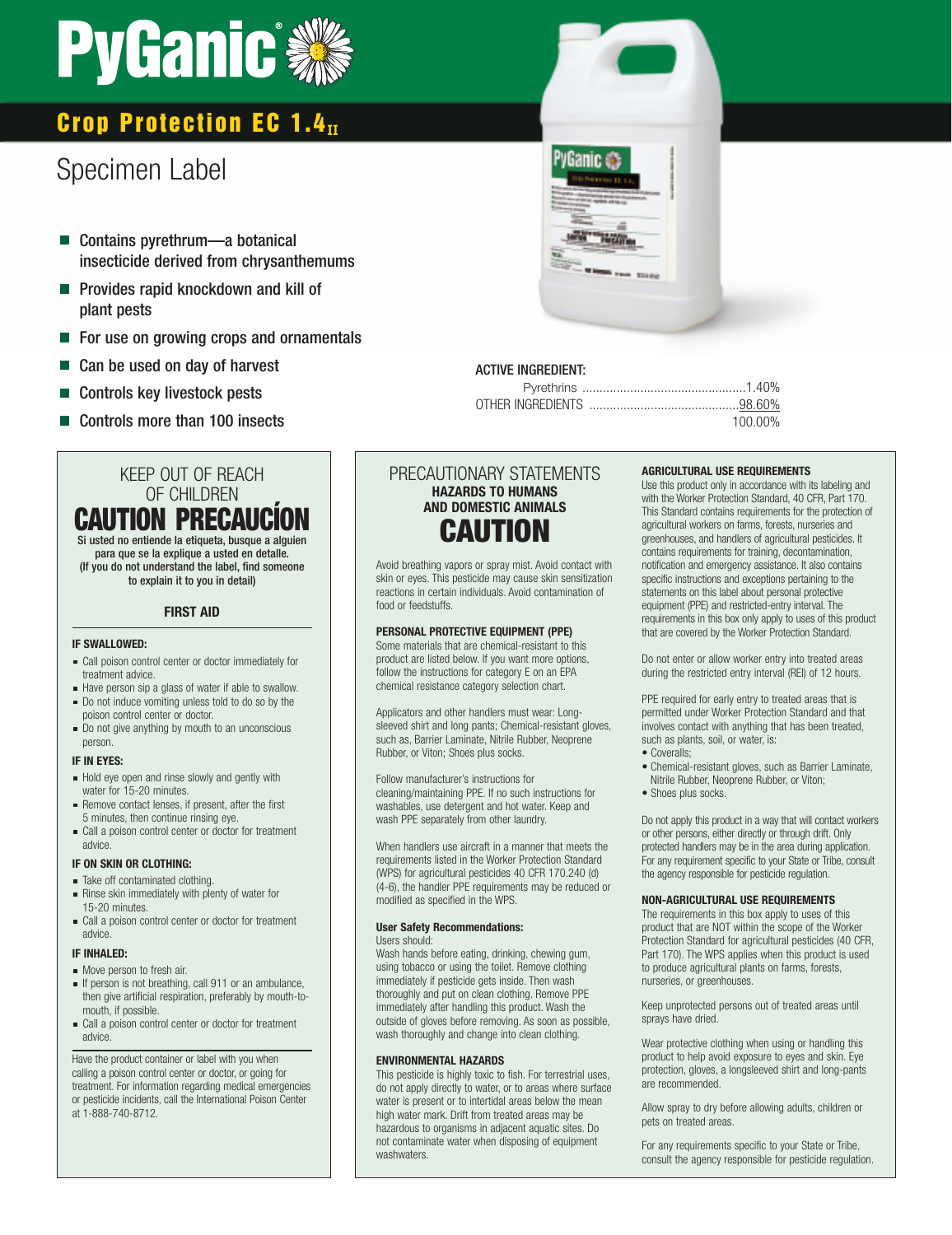#### **FOR THE CONTROL OF INSECTS:**

Including, but not limited to: Ants, Aphids, Apple Maggot, Armyworms, Artichoke Plume Moth, Asparagus Beetle, Beet Armyworm, Bagworm, Bean Beetles, Beetles, Blister Beetles, Blow Flies, Biting Flies, Boll Weevil, Cabbage Looper, Cankerworms, Carrot Weevil, Caterpillars, Clover Mite, Clover Weevil, Cockroaches, Codling Moth, Colorado Potato Beetles, Crane Flies, Crickets, Cross-striped Cabbageworm, 12-spotted Cucumber Beetle, Cucumber Beetles, Darkling Beetles (lesser meal worm), Deer Fly, Deer Tick, Earwigs, Diamondback Larvae, Eastern Tent Caterpillar, Elm Leaf Beetle, European Corn Borer, European Pine Tip Moth, Face Fly, Fall Webworm, Fire Ants, Firebrats, Fireworms, Flea Beetles, Flies, Forest Tent Caterpillar, Fungus Gnats, Fruit Flies, Fruittree Leafroller, Glassy Winged Sharpshooter, Grape Leafhopper, Grape Leaf Skeletonizer, Green Fruit Worm, Green Peach Aphids, Greenhouse Thrips, Gypsy Moth (adults and larvae), Harlequin Bug, Hornets, Horn Fly, Hornworm, Horse Fly, House Fly, Imported Cabbageworm, Indian Meal Moth, Japanese Beetle, Katydids, Lace Bugs, Leafhopper, Leafrollers, Leaftiers, Lice, Loopers, Lygus, Mealy Bugs, Mediterranean Flour Moth, Mexican Bean Beetle, Midges, Millipedes, Mosquitoes, Mushroom Flies, Navel Orangeworm, Onion Maggot, Pear Psylla, Potato Leafhopper, Psyllids, Rice Weevil, Saw-toothed Grain Beetle, Scale, Silverfish, Skippers, Sowbugs, Spiders, Stable Fly, Stink Bugs, Tabanidae, Tarnished Plant Bug, Thrips, Tomato Hornworm, Vinegar Flies, Wasps, Webworms, Whiteflies and Yellowjackets.

#### **DIRECTIONS FOR USE**

It is a violation of Federal Law to use this product in a manner inconsistent with its labeling.

USED ALONE: Apply 16 ounces (1 pint) to 64 ounces (2 quarts) per acre by ground in sufficient water for thorough coverage. This product may be applied by air at the rate of 16 to 64 ounces per acre in a minimum of 5 gallons of water. Mix only enough for immediate use. Spraying should begin when the insects first appear. Do not wait until the plants are heavily infested. Repeat as required to maintain effective control.

#### It is recommended that the final spray mix be buffered to a pH of 5.5-7.0.

To avoid possible harm to honey bees, it is advisable to apply in the early morning or late evening hours.

USED AS A TANK MIX: This product may be tank mixed with other insecticides, acaricides, fungicides, adjuvants and wetting agents. This application should conform to accepted use precautions and directions for both products. Tank mix applications must be made in accordance with the more restrictive of label limitations and precautions. No label application rates may be exceeded. This product cannot be mixed with any product with label prohibitions against such mixing.

Prior to tank-mixing, a compatibility test should be conducted using the proper proportions of products and water to ensure the physical compatibility of the mixture.

USE THROUGH IRRIGATION SYSTEMS (CHEMIGATION): Refer to supplemental labeling entitled "DIRECTIONS FOR APPLICATION THROUGH IRRIGATION SYSTEMS" (available through your distributor) for use directions for chemigation. Do not apply this product through any irrigation system unless the supplemental labeling on the chemigation is followed.

PyGanic<sup>®</sup> Crop Protection EC 1.4II may be used on most crops because its active ingredient is exempt from tolerances when applied to growing crops. The crop grouping scheme used on this label was devised by the Environmental Protection Agency to expedite minor use pesticide registration. Each crop grouping on this label contains the phrase "including, but not limited to," and then lists a number of crops in each group. This wording allows the use of PyGanic® Crop Protection EC 1.4II on crops that may not be specifically listed on this label (providing that the group to which the crop belongs is listed).

#### **GROWING CROPS (OUTDOORS AND IN GREENHOUSES):**

ROOT AND TUBER VEGETABLES: Including, but not limited to: Arracacha, Arrowroot, Purple Arrowroot, Japanese Artichoke, Jerusalem Artichoke, Garden Beets, Sugar Beets, Edible Burdock, Edible Canna, Carrots, Cassava (bitter or sweet), Celeriac (celery root), Chayote (root), Chervil (turnip rooted), Chicory, Chufa, Dasheen, Ginger, Ginseng, Horseradish, Leren, Parsley (turnip rooted), Parsnip, Potato, Radish, Japanese Radish (Daikon), Rutabaga, Salsify, Black Salsify, Spanish Salsify, Sweet Potato, Tanier, Turmeric, Turnip, Yam (true), Yam Bean.

LEAVES OF ROOT AND TUBER VEGETABLES: Including, but not limited to: Garden Beet, Sugar Beet, Edible Burdock, Carrot, Cassava (bitter or sweet), Celeriac (celery root), Chervil (turnip rooted), Chicory, Dasheen (taro), Parsnip, Radish, Japanese Radish (Daikon), Rutabaga, Black Salsify, Sweet Potato, Tanier, Turnip, Yam (true).

BULB VEGETABLES: Including, but not limited to: Garlic, Great-headed Garlic, Leek, Onion (bulb and green), Welch, Shallot.

LEAFY VEGETABLES: Including, but not limited to: Amaranth (leafy amaranth, Chinese spinach, tampala), Arugula, Cardoon, Celery, Chinese Celery, Celtuce, Chervil, Cilantro, Corn Salad, Chrysanthemum (edible-leaved), Chrysanthemum (gardland), Cress (garden, water), Upland Cress (yellow rocket, winter cress), Dandelion, Dock (sorrel), Endive (escarole), Fennel (Florence), Lettuce (head and leafy), Orach, Parsley, Purslane (garden and winter), Radicchio, Rhubarb, Spinach, Fine Spinach (Malabar, Ceylon), Spinach (New Zealand), Swiss Chard.

BRASSICA (COLE) LEAFY VEGETABLES: Including, but not limited to: Broccoli, Chinese Broccoli (Gai Lon), Broccoli Raab (Rapini), Brussels Sprouts, Cabbage, Chinese Cabbage (Bok Choy), Chinese Cabbage (Napa), Chinese Mustard Cabbage (Gai Choy), Cauliflower, Cavalo Broccolo, Collards, Kale, Kohlrabi, Mizuna, Mustard Greens, Mustard Spinach, Rape Greens.

LEGUME VEGETABLES (SUCCULENT OR DRIED): Including, but not limited to: Adzuki Beans, Field Beans, Kidney Beans, Lima Beans, Moth Beans, Mung Beans, Navy Beans, Pinto Beans, Rice Beans, Runner Beans, Snap Beans, Tepary Beans, Urd Beans, Wax Beans, Asparagus Beans, Black-eyed Peas, Catjang, Chinese Longbeans, Cowpeas, Chowder Peas, Southern Peas, Yard-Longbeans, Broad Beans (fava beans), Chick Peas (garbanzo beans), Guar, Jackbean (sword bean), Lablab Bean (hyacinth bean), Lentils, Peas (garden peas, field peas, sugar snap peas, English pea, snow pea), Pigeon Peas, Soybeans, Sweet Lupin Beans, White Lupin Beans, White Sweet Lupin, Sword Bean.

FOLIAGE OF LEGUME VEGETABLES: Including, but not limited to: Plant part of any legume vegetable included in the legume vegetable group that will be used as animal feed including any variety of Beans, Field Peas, Soybeans.

FRUITING VEGETABLES: Including, but not limited to: Eggplant, Ground Cherry, Okra, Pepinos, Pepper (bell pepper, chili pepper, cooking peppers, pimentos, sweet peppers), Tomatillo, **Tomatoes** 

CUCURBIT VEGETABLES: Including, but not limited to: Balsam Apple, Balsam Pear (bitter melon), Chayote (fruit), Chinese Waxgourd (Chinese preserving melon), Chinese Cucumber, Citron Melon, Cucumber, Gherkin, Edible Gourds, Melons (including hybrids, cantaloupe, casaba, crenshaw, golden pershaw melon, honeydew melons, honey balls, mango melon, muskmelon, Persian melon, pineapple melon, Santa Claus melon, snake melon), Pumpkin, Squash (summer and winter), Watermelon (including hybrids).

CITRUS FRUITS: Including, but not limited to: Calamondin, Citrus Citron, Citrus Hybrids, Grapefruit, Kumquats, Lemons, Limes, Mandarin (tangerine), Orange (sweet and sour), Pummelo, Satsuma Mandarin, (Citrus spp. includes chironja, tangelos, tangors).

POME FRUITS: Including, but not limited to: Apple, Crabapple, Loquat, Pear, Mayhaw, Oriental Pear, Quince.

STONE FRUITS: Including, but not limited to: Apricot, Cherry (sweet and sour), Nectarine, Peach, Plum, Prune, Chickasaw Plum, Damson Plum, Japanese Plum, Plumcot.

SMALL FRUITS AND BERRIES: Including, but not limited to: Blackberry, Blueberry, Cranberry, Currant, Dewberry, Elderberry, Gooseberry, Grape, Huckleberry, Loganberry, Olallie Berry, Raspberry (black and red), Strawberry, Youngberry.

TREE NUTS: Including, but not limited to: Almond, Beech Nut, Brazil Nut, Butternut, Cashew, Chestnut, Chinquapin, Filbert (hazelnut), Hickory nut, Macadamia Nut (bush nut), Pecan, Pistachio, Walnut, Black and English (Persian).

ORIENTAL VEGETABLES: Including, but not limited to: Acerola, Atemoya, Balsam Pear (bitter melon), Carambola, Japanese Artichoke, Chinese Broccoli (Gai Lan), Chinese Cabbage (Bok Choy, Napa), Chinese Mustard Cabbage (Gai Choy), Dasheen, Ginger, Ginseng, Chinese Longbeans, Mung Beans, Citron Melon, Japanese Radish (Daikon), Chinese Spinach, Chinese Waxgourd, Cilantro, Citron Melon, Rambutan, Water Chestnut.

SUBTROPICAL FRUITS: Including, but not limited to: Avocado, Banana, Carob, Barbados Cherry, Cherimoya, Dates, Durian (jackfruit), Feijoa, Figs, Guava, Kiwifruit, Lychee, Mango, Papaya, Passion Fruit, Persimmon, Pineapple, Pomegranate.

CEREAL GRAINS: Including, but not limited to: Barley, Buckwheat, Corn (sweet and field), Millet, Proso, Oats, Pearl Millet, Popcorn, Rice, Rye, Sorghum (Milo), Teosine, Triticale, Wheat, Wild Rice.

FORAGE, FODDER AND STRAW OF CEREAL GRAINS: Including, but not limited to: Barley, Buckwheat, Corn (sweet and field), Millet, Proso, Oats, Pearl, Popcorn, Rice, Rye, Sorghum (milo), Teosine, Triricale, Wheat, Wild Rice.

GRASSES FOR SEED, FORAGE, FODDER AND HAY Including, but not limited to: any Grass (Gramineal family, green or cured, except sugarcane and those listed in the cereal grains group), that will be fed to or grazed by livestock, all Pasture and Range Grasses and Grasses grown for hay and silage, Bermuda Grass, Bluegrass, Bromegrass, Fescue.

NON-GRASS ANIMAL FEEDS: Including, but not limited to: Alfalfa, Velvet Bean, Clover, Kudzue, Lespedeza, Lupine, Sainfoin, Trefoil, Crown Vetch, Milk Vetch.

HERBS AND SPICES: Including, but not limited to: Allspice, Angelica, Anise (anise seed), Anise [star], Annatto (seed), Balm (lemon balm), Basil, Borage, Burnet, Camomile, Caper buds, Caraway, Caraway [black], Cardamom, Cassia bark, Cassia buds, Catnip, Celery seed, Chervil (dried), Chicory, Chive, Chive [Chinese], Cinnamon, Clary, Clove buds, Coriander (cilantro or Chinese parsley) (leaf), Coriander (cilantro) (seed), Costmary, Culantro (leaf), Culantro (seed), Cumin, Curry (leaf), Dill (dillweed), Dill (seed), Fennel (common), Fennel [Florence] (seed), Fenugreek, Grains of Paradise, Horehound, Hyssop, Juniper Berry, Lavender, Lemongrass, Lovage (leaf), Lovage (seed), Mace, Marigold, Marjoram (includes sweet or annual marjoram, wild marjoram or oregano and pot marjoram), Mustard (seed), Nasturtium, Nutmeg, Oregano, Mint, Paprika, Parsley (dried), Pennyroyal, Pepper [black], Pepper [white], Poppy (seed),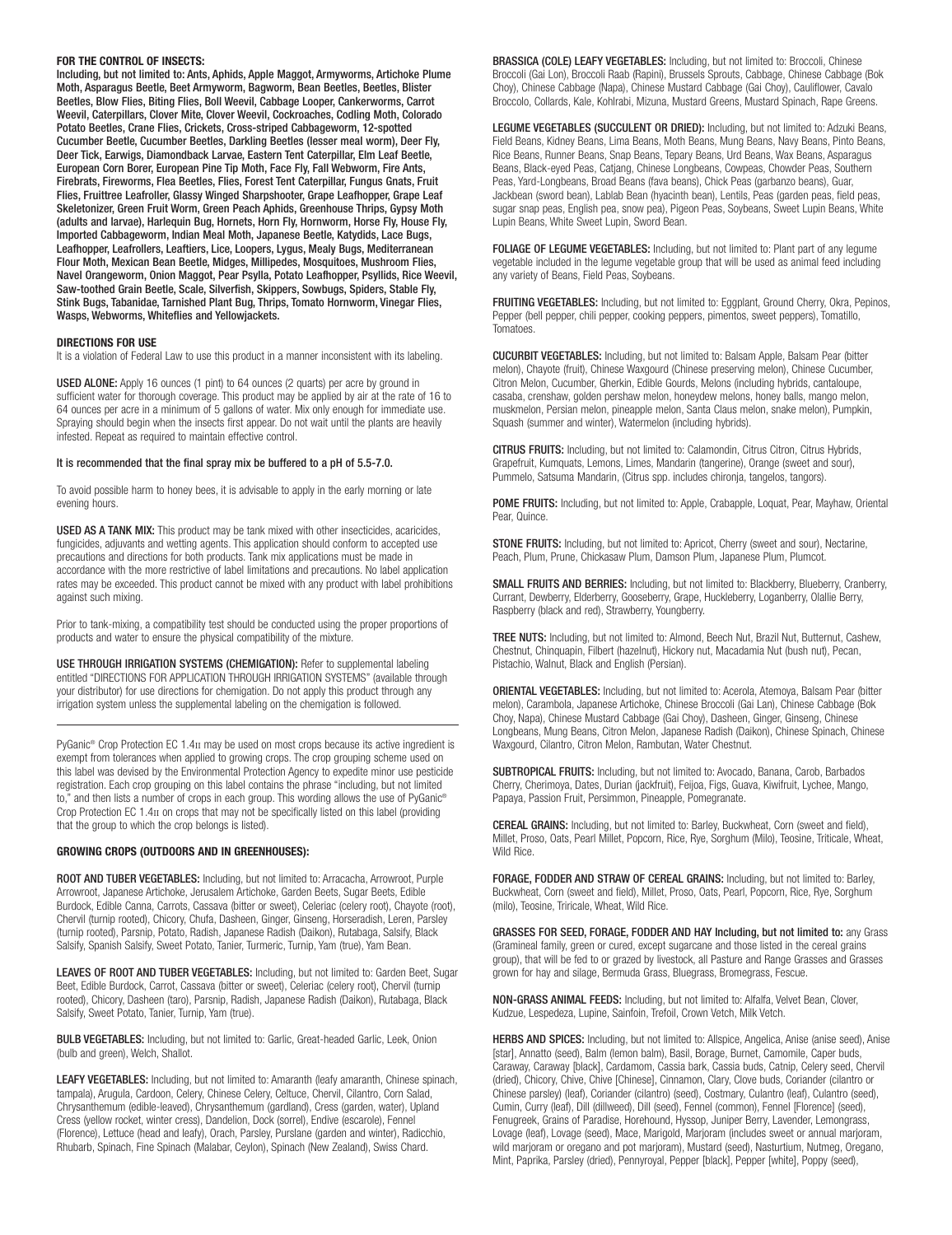Rosemary, Rue, Saffron, Sage, Savory [summer and winter], Sweet bay (bay leaf), Tansy, Tarragon, Thyme, Vanilla, Wintergreen, Woodruff, Wormwood.

ADDITIONAL CROPS: Including, but not limited to: Artichoke, Asparagus, Avocado, Coffee, Cotton, Hops, Jojoba, Mushroom, Okra, Olives, Peanuts, Pineapple, Rice, Safflowers, Sesame, Sugar Cane, Sunflower, Tea.

ORNAMENTALS: Including, but not limited to: African Violet, Ageratum, Aster, Azalea, Begonia, Calceolaria, Calendula, Calla, Camellia, Carnation, Ceanothus, Cineraria, Chrysanthemum, Coleus, Cyclamen, Cypress, Daffodil, Dahlia, Delphinium, Dogwood, Elm, Eucalyptus, Fern, Ficus, Foliage Plants, Fuchsia, Gardenia, Geranium, Gladiolus, Gloxinia, Gypsophila, Holly, Hyacinth, Hydrangea, Iris, Lily, Maidenhair Fern, Marigold, Narcissus, Palm, Pansy, Peony, Pelargonium, Petunia, Philodendron, Phlox, Pine, Pyracantha, Rhododendron, Roses, Rubber Plant, Snapdragon, Sweet Pea, Tulips, Viburnum, Wandering Jew, Yew, Zinnia and Andromeda, Arborvitae, Ash, Beech, Birch, Boxwood, Cotoneaster, Crabapple, Euonymus, Fir, Firethorn, Forsythia, Hawthorn, Hemlock, Hickory, Honey Locust, Horse Chestnut, Juniper, Larch, Laurel, Lilac, Linden, Mimosa, Myrtle, Oak, Pine, Privet, Tulip Tree, Viburnum, Willow.

FOR CONTROL OF ANTS ON ORCHARD FLOORS: Apply as a broadcast spray to the entire orchard floor using ground spray equipment at 5 to 18 fl. oz. per acre in 25 or more gallons of water. For best results use the high rate for heavy infestations and the lower rate for light infestations.

Do not apply where weed growth or other obstructions would impede uniform coverage of the orchard floor. Mow or chemically control weeds before the application. Foliar applications of PyGanic® Crop Protection EC 1.4II may be made in addition to the orchard floor treatment.

IMPORTANT NOTE: Plant safety is an important consideration when using insecticides in a greenhouse. However, it is not possible to evaluate the phytotoxicity of PyGanic® Crop Protection EC 1.4II on numerous plant varieties that may react differently to insecticides in different growth stages or under varying environmental conditions. Before making widespread applications of PyGanic® Crop Protection EC 1.4II, or tank mix combinations, treat a limited number of plants and observe for phytotoxicity over a 10 day period.

#### USE ON GREENHOUSE FRUIT, VEGETABLE, FLOWER AND FOLIAGE PLANTS:

USED ALONE: Combine 16 ounces (1 pint) to 32 ounces (1 quart) with 30 gallons of water for applications with conventional hydraulic sprayers or 1 to 2 ounces per gallon of water for applications with compressed sprayers.

#### FOR USE OUTDOORS ON TREES, SHRUBS, FLOWERS AND FOLIAGE PLANTS:

USED ALONE: Combine 3.5 to 7 pints of PyGanic<sup>®</sup> Crop Protection EC 1.4<sub>II</sub> with 100 gallons of water for applications with conventional hydraulic and airblast sprayers or 3.5 to 7 pints of PyGanic® Crop Protection EC 1.4II with 10 gallons of water for applications with low volume mist blowers or 1 to 2 fl. oz. per gallon water for applications with compressed air sprayers.

#### USE INDOORS ON TREES, SHRUBS, FLOWERS AND FOLIAGE PLANTS:

USED ALONE: Combine 3.5 to 7 pints of PyGanic® Crop Protection EC 1.4II with 100 gallons of water for applications with conventional hydraulic sprayers or 1 to 2 fl. oz. of PyGanic® Crop Protection EC 1.4 $\text{II}$  per gallon of water for applications with compressed air sprayers.

#### USE WITH HYDROPONICALLY GROWN VEGETABLES AND ORNAMENTALS

AS A WATER SYSTEM TREATMENT: To control aquatic diptera larvae, apply PyGanic® Crop Protection EC 1.4II to the water at the rates outlined in the following table:

| Pyrethrins<br>Concentration | ml ofPyGanic <sup>®</sup> Crop<br>Protection EC 1.4 | <b>Gallons of Water</b> |
|-----------------------------|-----------------------------------------------------|-------------------------|
| $0.1$ ppm                   | 286                                                 | 10,000                  |
| $0.01$ ppm                  | 28.6                                                | 10,000                  |
| $0.001$ ppm                 | 2.86                                                | 10,000                  |

FOR USE AROUND HOMES AND OTHER BUILDINGS: Use this concentrate at 1 part to 13 parts water (10 fl. oz. with one gallon of water) to control insects in Turf, Ornamental Plants, Gardens, Landscaping, Foundation Walls and Perimeters.

#### **FOR USE AS A LIVESTOCK AND POULTRY SPRAY:**

- 1) To kill and repel Horn Flies, House Flies, Mosquitoes and Gnats, dilute at the rate of 5 to 10 fluid ounces per gallon of water and apply to wet the hair thoroughly with particular attention to topline, underline, flanks, withers and other infested areas. Repeat treatment at intervals of 5 to 12 days for small insect populations or as needed when flies are emerging in large numbers.
- 2) To kill and repel Stable Flies, Horse Flies and Deer Flies, dilute at the rate of 9 to 14 fluid ounces per gallon of water and apply at a quart per adult animal to wet the hair thoroughly with particular attention to the legs, flanks, barrel, topline and other body areas commonly attacked by these flies. Repeat treatment each week as needed.
- 3) To kill and repel Face Flies dilute at the rate of 9 fluid ounces per gallon of water and apply using spray which produces large wetting droplets. Apply to the face of the animal in the morning before releasing to pasture. Apply sufficiently to wet the face but not more than 1-1/2 ounces of diluted solution per animal. Repeat daily as needed.
- 4) For effective control of Biting and Sucking Lice on cattle, horses, sheep, goats and hogs, dilute at the rate of 1 quart with 16 gallons of water (3 fluid ounces with 1 gallon) and spray to thoroughly wet the hair of the animal including the head and brush of the tail. Repeat treatment in 10 days to kill newly hatched Lice.
- 5) To control Poultry Lice, using a dilution of 9 to 14 ounces of concentrate per gallon of water spray roosts, walls and nests or cages thoroughly. It is not necessary to remove poultry from the housing unit during treatment. This should be followed by spraying over the birds with a fine mist.
- 6) For control of Bedbugs and Mites on poultry and in poultry houses, dilute at the rate of 9 to 14 fluid ounces per gallon of water and spray crevices of roost poles, cracks in walls and cracks in nests where the Bedbugs and Mites hide. This should be followed by spraying over the birds with a fine mist.
- 7) To control Sheep "Tick" or Ked, dilute at the rate of 5 to 10 fluid ounces per 4 gallons of water and thoroughly wet all portions of the body by dipping or by spraying with sufficient pressure and with a nozzle adjustment to give penetration of the wool. Treat at a rate sufficient to wet the animal.
- 8) To kill Fleas and Ticks on livestock and pets and to obtain protection against reinfestation, dilute at the rate of 9 fluid ounces per gallon of water and wet the animal by dipping or spraying. For best results against Fleas and Ticks on dogs and cats the kennels and/or animal quarters and bedding should be treated.
- 9) To control Adult Darkling Beetle (lesser meal worm) in poultry houses. Dilute 1-3 fl. oz. of PyGanic® Crop Protection EC 1.4II per gallon of water. Using a power or proportioner-type sprayer, apply a uniform spray until wet at pressures of 80 to 100 pounds per square inch to surfaces such as interior walls, roosting posts, structural support pillars and other surfaces where Adult Beetles are observed. One gallon of spray mixture covers 250-500 sq. ft. Do not contaminate food/feed or water. For maximum effectiveness, treatments should coincide with each growout or sanitation procedure. Indoor control can be enhanced by making perimeter treatments around the outside of buildings. To prevent immigrating Adult Beetles, apply a uniform band of spray 2 feet up and 1-4 feet out from the foundation.

For maximum effectiveness, treatments should coincide with poultry house clean out and litter replacement as this activity will tend to flush Beetles to vertical surfaces where they will be exposed to the spray.

#### FOR USE IN BARNS, DAIRIES, MILKING PARLORS, MILKING ROOMS AND

POULTRY HOUSES: To control flying insects including, but not limited to: Flies, Fruit Flies, Mosquitoes, Gnats, Wasps, Hornets and Small Flying Moths, dilute at the rate of 9 fluid ounces per gallon of water. Apply as a fog or fine mist (at approximately 2 ounces per 1000 cubic feet of space), directing the nozzle for maximum coverage and above livestock and poultry toward the ceiling and upper corners of the area being treated. For best results, close doors and windows before spraying and keep them closed for 10 to 15 minutes. Applicator should vacate the treated area and ventilate it prior to returning.

#### **STORAGE AND DISPOSAL**

Do not contaminate water, food, or feed by storage or disposal.

STORAGE: Store in a cool, dry place. Keep container closed.

PESTICIDE DISPOSAL: Wastes resulting from the use of this product may be disposed of on site or at an approved waste disposal facility.

CONTAINER DISPOSAL: Triple rinse (or equivalent) and offer for recycling or reconditioning, or dispose of in a sanitary landfill or by other approved State and Local procedures.